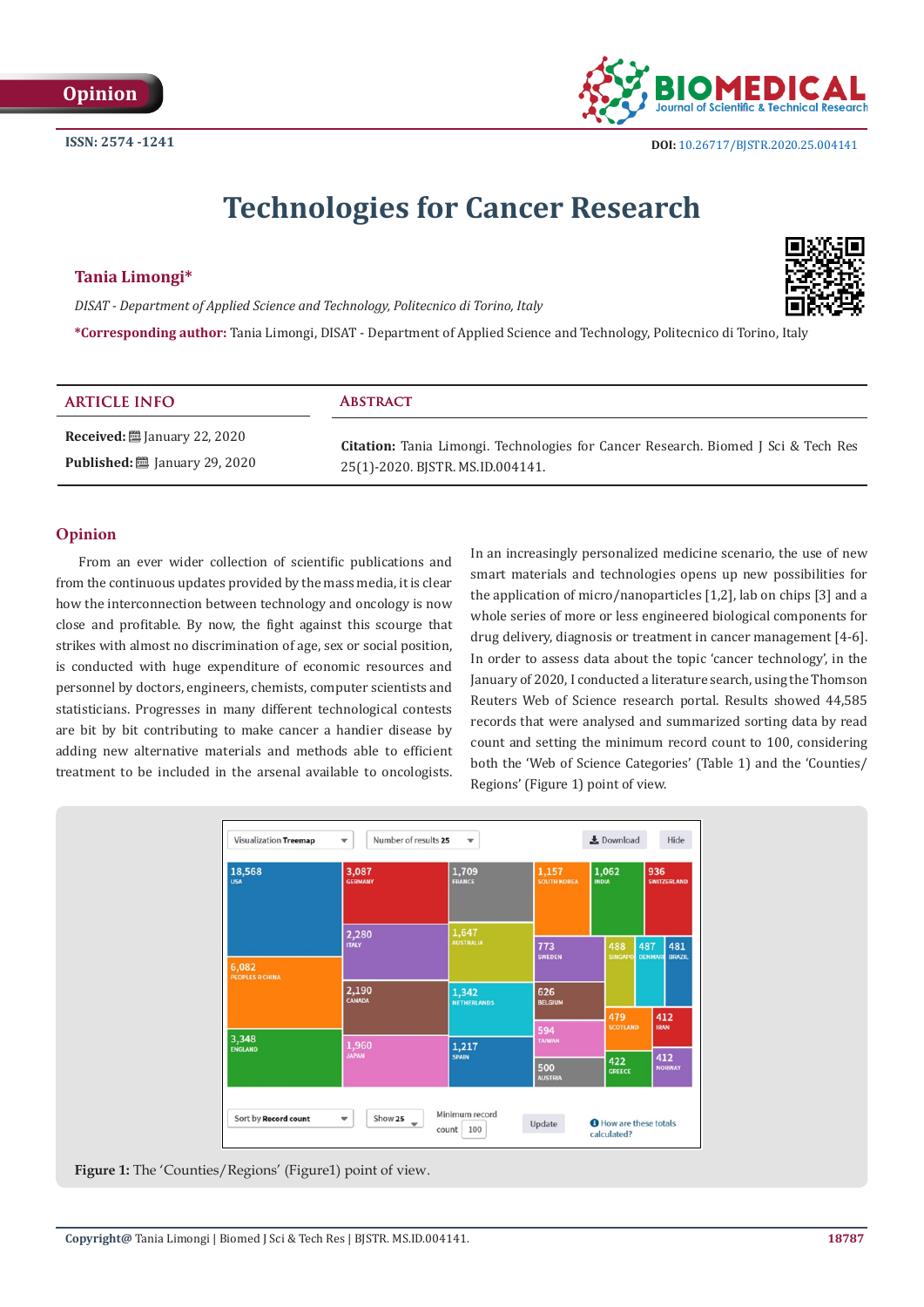The results highlighted how much technology, in terms of radiology, nanotechnology, design of new surgery equipment's or human tissue substitute, contributes to assisting other subjects such as biochemistry, cellular and molecular biology, pharmacology and pathology in the fight against cancer (Table 1). wild and transversal is the literature that can relate to this type of research and it clearly shows how the scientific production is centered on nanotechological, pharmacological and chemical aspects. In my opinion it is very interesting and encouraging to note that the

contribution in terms of number of scientific publications for the period under consideration is very high even in the case of small geographical realities or in the case of regions that do not yet have a large number of funds. This fact must give us hope because, in any case, it indicates that we are going in the right direction, with a strong sharing of intent. Many new technologies still have to attest their value and safety in oncological clinical trials, however, a future where cancer handling is successfully personalized it is more and more likely.

**Table 1:** Results showed 44,585 records that were analysed and summarized sorting data by read count and setting the minimum record count to 100, considering both the 'Web of Science Categories'.

| <b>Web of Science Categories</b>                                       | <b>Records</b> | % of 44585 |  |
|------------------------------------------------------------------------|----------------|------------|--|
| ONCOLOGY                                                               | 9765           | 21.902     |  |
| BIOCHEMISTRY MOLECULAR BIOLOGY                                         | 3317           | 7.440      |  |
| RADIOLOGY NUCLEAR MEDICINE MEDICAL IMAGING                             | 3130           | 7.020      |  |
| PHARMACOLOGY PHARMACY                                                  | 2922           | 6.554      |  |
| BIOCHEMICAL RESEARCH METHODS                                           | 2735           | 6.134      |  |
| BIOTECHNOLOGY APPLIED MICROBIOLOGY                                     | 2589           | 5.807      |  |
| MEDICINE RESEARCH EXPERIMENTAL                                         | 2470           | 5.540      |  |
| <b>CELL BIOLOGY</b>                                                    | 1872           | 4.199      |  |
| <b>GENETICS HEREDITY</b>                                               | 1859           | 4.170      |  |
| <b>SURGERY</b>                                                         | 1682           | 3.773      |  |
| MULTIDISCIPLINARY SCIENCES                                             | 1674           | 3.755      |  |
| CHEMISTRY MULTIDISCIPLINARY                                            | 1556           | 3.490      |  |
| NANOSCIENCE NANOTECHNOLOGY                                             | 1474           | 3.306      |  |
| ENGINEERING BIOMEDICAL                                                 | 1424           | 3.194      |  |
| PATHOLOGY                                                              | 1421           | 3.187      |  |
| <b>CHEMISTRY ANALYTICAL</b>                                            | 1417           | 3.178      |  |
| HEALTH CARE SCIENCES SERVICES                                          | 1403           | 3.147      |  |
| GASTROENTEROLOGY HEPATOLOGY                                            | 1343           | 3.012      |  |
| MEDICINE GENERAL INTERNAL                                              | 1183           | 2.653      |  |
| UROLOGY NEPHROLOGY                                                     | 1119           | 2.510      |  |
| PUBLIC ENVIRONMENTAL OCCUPATIONAL HEALTH                               | 1094           | 2.454      |  |
| ENGINEERING ELECTRICAL ELECTRONIC                                      | 1036           | 2.324      |  |
| <b>OPTICS</b>                                                          | 999            | 2.241      |  |
| OBSTETRICS GYNECOLOGY                                                  | 975            | 2.187      |  |
| MATHEMATICAL COMPUTATIONAL BIOLOGY                                     | 874            | 1.960      |  |
| (204 Web of Science Categories value(s) outside display options.)      |                |            |  |
| (22 records (0.049%) do not contain data in the field being analysed.) |                |            |  |

#### **References**

- 1. [Dumontel B, Francesca Susa, Tania Limongi, Marta Canta, Luisa Racca,](https://www.futuremedicine.com/doi/10.2217/nnm-2019-0231)  [et al. \(2019\) ZnO nanocrystals shuttled by extracellular vesicles as](https://www.futuremedicine.com/doi/10.2217/nnm-2019-0231)  [effective Trojan nano-horses against cancer cells. Nanomedicine \(Lond\)](https://www.futuremedicine.com/doi/10.2217/nnm-2019-0231)  [14\(21\): 2815-2833.](https://www.futuremedicine.com/doi/10.2217/nnm-2019-0231)
- 2. [Limongi T, Susa F, Cauda V \(2019\) Nanoparticles for hematologic](https://www.oatext.com/nanoparticles-for-hematologic-diseases-detection-and-treatment.php)  [diseases detection and treatment.](https://www.oatext.com/nanoparticles-for-hematologic-diseases-detection-and-treatment.php)
- 3. [Malara N, Coluccio ML, Limongi T, Asande M, Trunzo V, et al. \(2014\)](https://www.ncbi.nlm.nih.gov/pubmed/25044603)  [Folic acid functionalized surface highlights 5-methylcytosine-genomic](https://www.ncbi.nlm.nih.gov/pubmed/25044603)  [content within circulating tumor cells. Small 10\(21\): 4324-4331.](https://www.ncbi.nlm.nih.gov/pubmed/25044603)
- 4. [Riley RS, June CH, Langer R, Mitchell MJ \(2019\) Delivery technologies for](https://www.ncbi.nlm.nih.gov/pubmed/30622344) [cancer immunotherapy. Nat Rev Drug Discov 18\(3\): 175-196.](https://www.ncbi.nlm.nih.gov/pubmed/30622344)
- 5. Marino A, Alice Camponovo, Andrea Degl'Innocenti, Martina Bartolucci, Christos Tapeinos, et al. (2019) Multifunctional temozolomide-loaded lipid superparamagnetic nanovectors: dual targeting and disintegration of glioblastoma spheroids by synergic chemotherapy and hyperthermia treatment. Nanoscale 11(44): 21227-21248.
- 6. [Stevic I, Buescher G, Ricklefs FL \(2020\) Monitoring Therapy Efficiency in](https://www.mdpi.com/2073-4409/9/1/130/htm) [Cancer through Extracellular Vesicles. Cells 9\(1\): 130.](https://www.mdpi.com/2073-4409/9/1/130/htm)